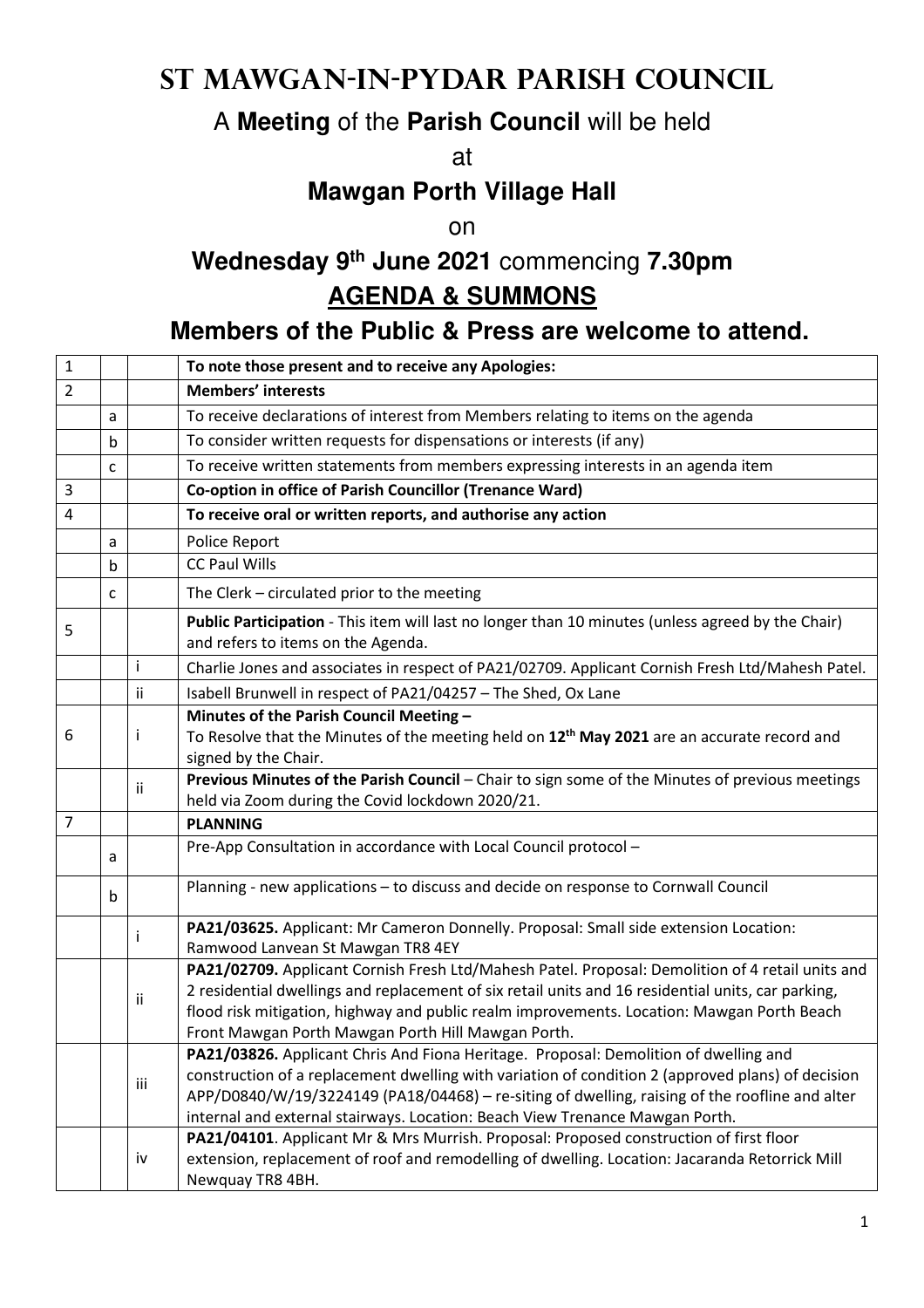|    |              |     | PA21/03849. Applicant Mr and Mrs Birtwistle. Proposal: Single storey extension, modifications,                                                                                                   |
|----|--------------|-----|--------------------------------------------------------------------------------------------------------------------------------------------------------------------------------------------------|
|    |              | V   | internal and reconfiguration, new roof covering. Location: Westwinds Gwel An Mor Trenance                                                                                                        |
|    |              |     | Mawgan Porth.                                                                                                                                                                                    |
|    |              |     | PA21/04257. Applicant Mr Andrew Williams. Proposal: Construction of two open market                                                                                                              |
|    |              | vi  | dwellings with associated amenity space and parking. Location: The Shed Ox Lane St Mawgan TR8                                                                                                    |
|    |              |     | 4EU.                                                                                                                                                                                             |
|    |              |     | PA21/04523. Applicant Scott Smith. Proposal: Works to trees namely - Limes (T1-T13), Crown lift                                                                                                  |
|    |              | vii | - Sycamores (T14 -T25), Fell, - Laurel (T27), remove laurels that have fallen - Holly (T26), Fell -<br>Ash(T28), Fell - Ash(T29), Fell - Cupressus macrocarpa (T30, T31, T32), reduce and remove |
|    |              |     | damaged branches - subject to a Tree Preservation Order (TPO). Location: Lanherne Carmelite                                                                                                      |
|    |              |     | Convent, Presbytery Access to St Joseph's St Mawgan TR8 4ER.                                                                                                                                     |
|    | C            |     | To consider planning applications received before meeting                                                                                                                                        |
|    | d            |     | To note Advice and Decisions by Cornwall Council:                                                                                                                                                |
|    |              |     | PA21/02258 APPROVED Applicant: Mr and Mrs L Smith. Proposal: Approval of reserved matters                                                                                                        |
|    |              | T   | in relation to decision notice PA19/02509 dated 06.01.2020. Location: 2 Howies Court Trevenna                                                                                                    |
|    |              |     | Cross St Mawgan.                                                                                                                                                                                 |
|    |              |     | APPEAL/D0840/W/21/3271497. Appellant: Susan and William Schofield. Application: for Outline                                                                                                      |
|    |              |     | Planning Permission with some matters reserved for the Construction of two dwellings (access                                                                                                     |
|    |              | ii. | only). Location: Land North of Chy Dewetha Trenance Mawgan Porth TR8 4BY. Cornwall Council                                                                                                       |
|    |              |     | Decision: Refused.                                                                                                                                                                               |
|    |              |     | PA21/01094 APPROVED Applicant: Mr and Mrs Louveaux. Proposal: Listed building consent for                                                                                                        |
|    |              | iii | minor alteration and refurbishment works to the existing northeast elevation of the lodge.                                                                                                       |
|    |              |     | Location: The Old Rectory Lodge The Old Rectory St Mawgan.                                                                                                                                       |
|    |              |     | PA21/00716/PREAPP Closed - advice given Applicant: Bertrand Louveaux Proposal: Pre-                                                                                                              |
|    |              | iv  | application advice for proposed construction of a detached double garage and upgrading of                                                                                                        |
|    |              |     | glazing to The Old Rectory. Location: The Old Rectory St Mawgan TR8 4EZ                                                                                                                          |
|    | e            |     | 5 day-Protocol for Local Councils                                                                                                                                                                |
|    |              | Ť   | PA21/02931 Ford Cottage                                                                                                                                                                          |
|    | f            |     | To discuss planning enforcement issues - to refer any new issues and updates - if any                                                                                                            |
| 8  |              |     | WORKING GROUPS - to receive reports (if any), and agree any necessary action and expenditure:                                                                                                    |
|    | a            |     | Amenities                                                                                                                                                                                        |
|    | $\mathsf b$  |     | Transport and Rights of Way                                                                                                                                                                      |
|    | $\mathsf{C}$ |     | <b>Beach and Environment</b>                                                                                                                                                                     |
|    |              |     | Beach Clean 2020 - to approve Biffa Waste Contract comprising of 2 x 1100 litre General Waste                                                                                                    |
|    |              | Ť   | bins @ £25.00 per empty, 1 x 1100 mixed recycling bin @ £10.00 per empty (previously                                                                                                             |
|    |              |     | circulated).                                                                                                                                                                                     |
|    | d            |     | Cornwall Airport Newquay & Search and Rescue Helicopter                                                                                                                                          |
| 9  |              |     | <b>REPORTS FROM MEETINGS:</b>                                                                                                                                                                    |
|    |              | i   | Denzell Downs Community Benefit Fund panel meeting 26 <sup>th</sup> April                                                                                                                        |
|    |              | ii  | Community Network Partnership Panel Briefing - Boardmasters (draft notes circulated)                                                                                                             |
| 10 |              |     | To note and discuss (if appropriate) the correspondence received since the last meeting and any                                                                                                  |
|    |              |     | associated actions and expenditure:                                                                                                                                                              |
|    |              | T   | G7 Summit                                                                                                                                                                                        |
| 11 |              |     | <b>FINANCE and LEGISLATION:</b>                                                                                                                                                                  |
|    |              |     | To note any income received: Bank Interest -38p. Cornwall Council contribution Kernow Solar                                                                                                      |
|    | a            |     | Park 2021 - £2821.28p.                                                                                                                                                                           |
|    | $\mathbf b$  |     | Accounts - to approve invoices for payment via online banking after the meeting (list circulated                                                                                                 |
|    |              |     | prior to the meeting).                                                                                                                                                                           |
|    | C            |     | Code of Conduct - to adopt revised Code of Conduct 2021 (previously circulated)                                                                                                                  |
|    | d            |     | Code of Conduct Training 2021                                                                                                                                                                    |